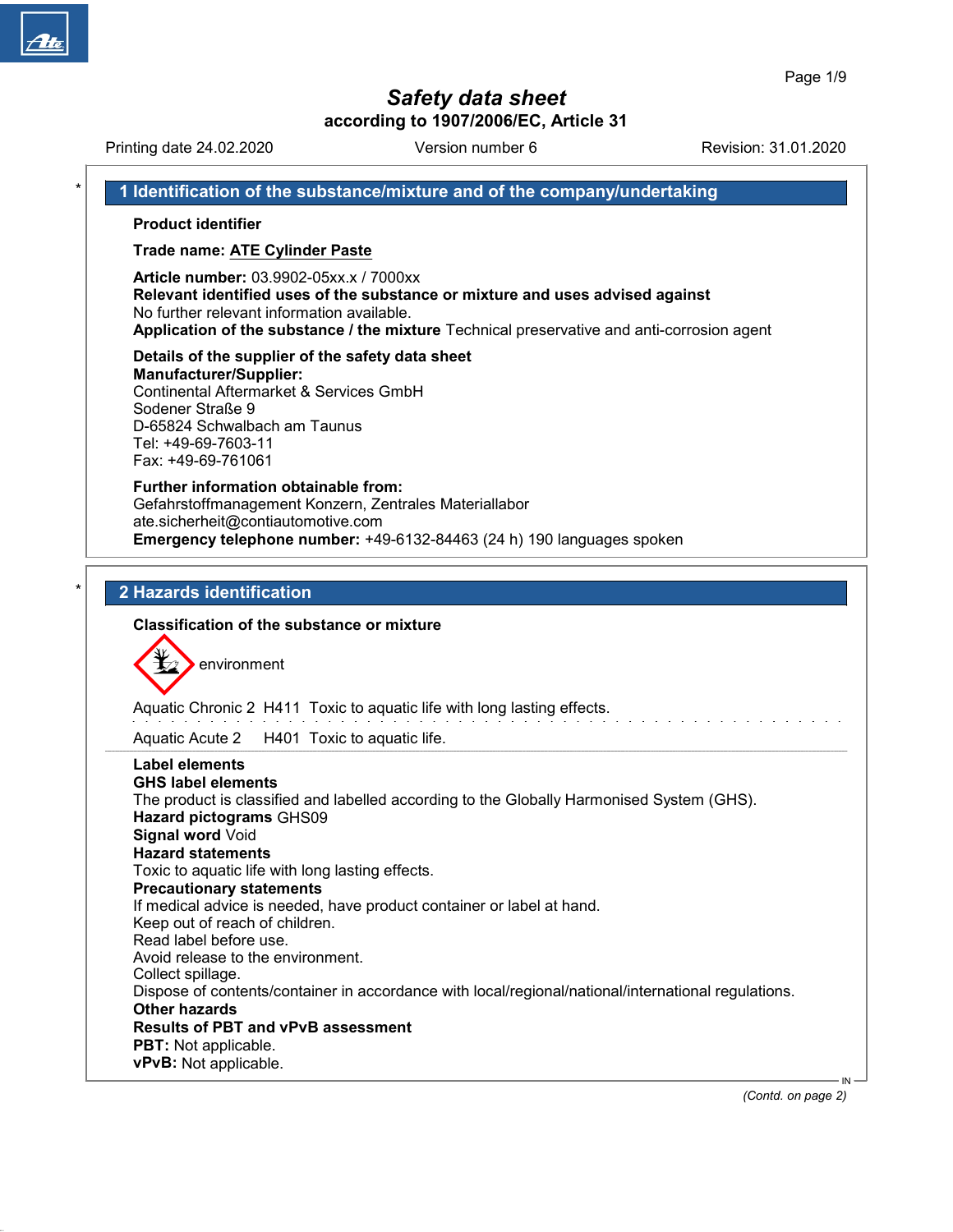Printing date 24.02.2020 **Revision: 31.01.2020** Version number 6 Revision: 31.01.2020

Trade name: ATE Cylinder Paste

(Contd. of page 1)

# 3 Composition/information on ingredients

### Chemical characterisation: Mixtures

Description: Mixture of substances listed below with nonhazardous additions.

#### Dangerous components:

| 5892-47-7 2,4,6-Tri-sec-butylphenol                                                                       | $< 10\%$ |
|-----------------------------------------------------------------------------------------------------------|----------|
| Aquatic Acute 1, H400; Aquatic Chronic 1, H410; Skin Irrit. 2, H315                                       |          |
| 15520-05-5 $ 2,2$ -(Octylimino) bisethanol                                                                | $<$ 3%   |
| Eye Dam. 1, H318; Acute Tox. 4, H302; Skin Irrit. 2, H315; Acute Tox. 5, H313;<br>Aquatic Chronic 3, H412 |          |
| .<br>$\sim$                                                                                               |          |

Additional information: For the wording of the listed hazard phrases refer to section 16.

# 4 First aid measures

### Description of first aid measures

General information: Remove contaminated clothes and shoes immediately.

After inhalation: Supply fresh air and to be sure call for a doctor.

#### After skin contact:

Treat affected skin with cotton wool or cellulose. Then wash and rinse thoroughly with water and a mild cleaning agent.

#### After eye contact:

Rinse opened eye for several minutes under running water. If symptoms persist, consult a doctor. After swallowing: Call a doctor immediately.

#### Information for doctor:

### Most important symptoms and effects, both acute and delayed

No further relevant information available.

Indication of any immediate medical attention and special treatment needed

No further relevant information available.

# **5 Firefighting measures**

### Extinguishing media

#### Suitable extinguishing agents:

CO2, extinguishing powder or water spray. Fight larger fires with water spray or alcohol resistant foam. Use fire extinguishing methods suitable to surrounding conditions.

For safety reasons unsuitable extinguishing agents: Water with full jet

### Special hazards arising from the substance or mixture

May be released in case of fire: CO, CO2, NOx.

#### Advice for firefighters

### Protective equipment:

50.0.1

Wear self-contained respiratory protective device.

Do not inhale explosion gases or combustion gases.

 IN (Contd. on page 3)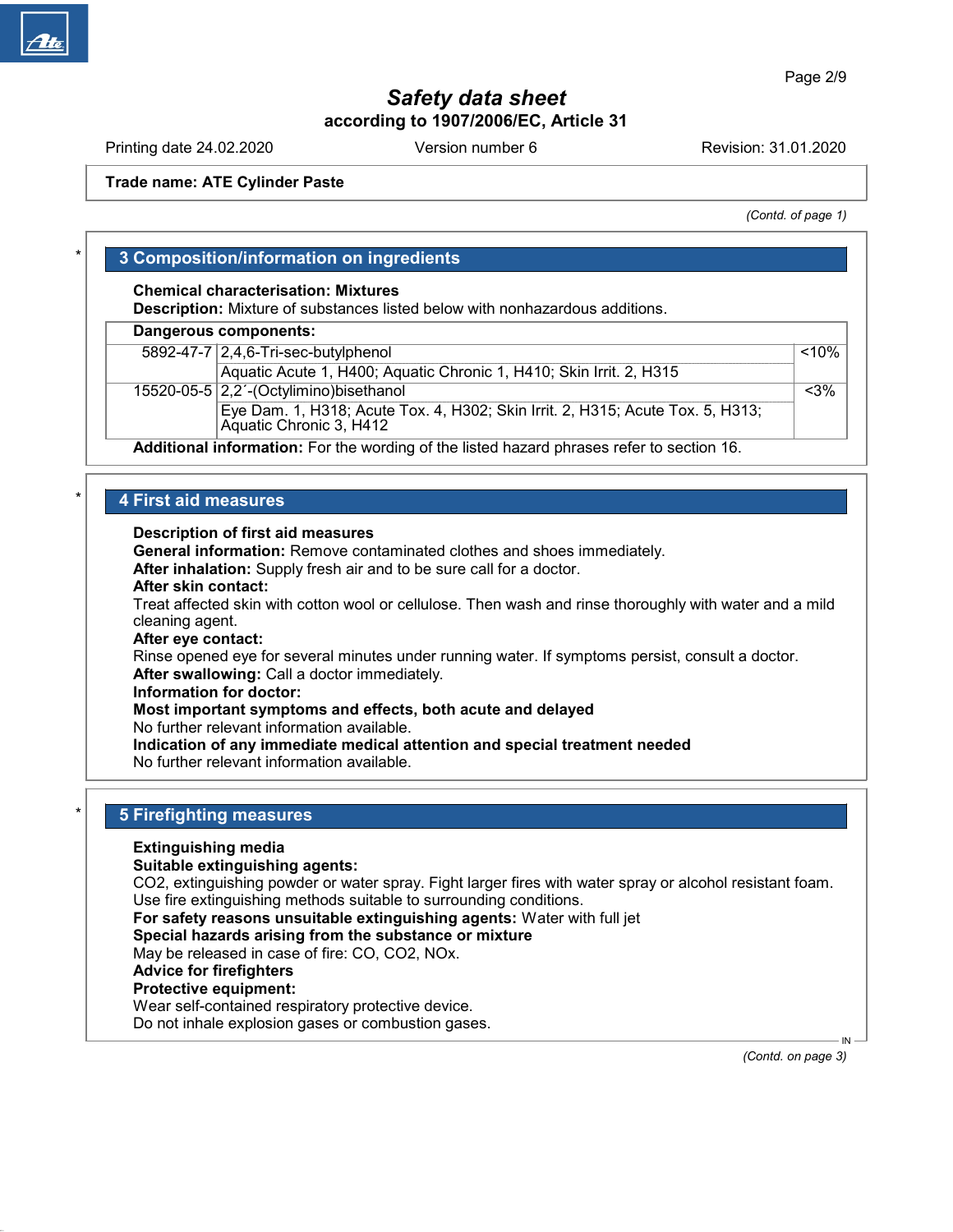Printing date 24.02.2020 **Revision: 31.01.2020** Version number 6 Revision: 31.01.2020

Trade name: ATE Cylinder Paste

(Contd. of page 2)

### **6 Accidental release measures**

Personal precautions, protective equipment and emergency procedures

Wear protective equipment. Keep unprotected persons away.

Environmental precautions:

Do not allow product to reach sewage system or any water course.

Inform respective authorities in case of seepage into water course or sewage system.

### Methods and material for containment and cleaning up:

Absorb with liquid-binding material (sand, diatomite, acid binders, universal binders). Dispose contaminated material as waste according to item 13.

### Reference to other sections

See Section 7 for information on safe handling.

See Section 8 for information on personal protection equipment.

See Section 13 for disposal information.

# 7 Handling and storage

Handling:

Precautions for safe handling Open and handle receptacle with care. Information about fire - and explosion protection: No special measures required.

Conditions for safe storage, including any incompatibilities Storage:

Requirements to be met by storerooms and receptacles: Store cool and dry. Information about storage in one common storage facility: Not required. Further information about storage conditions: This product is hygroscopic. Storage class according to TRGS 510: 11 combustible solid substances. Specific end use(s) No further relevant information available.

# 8 Exposure controls/personal protection

Additional information about design of technical facilities: No further data; see item 7.

### Control parameters

Ingredients with limit values that require monitoring at the workplace:

The product does not contain any relevant quantities of materials with critical values that have to be monitored at the workplace.

### Exposure controls

Personal protective equipment:

### General protective and hygienic measures:

Keep away from foodstuffs, beverages and feed.

Wash hands before breaks and at the end of work.

Use skin protection cream for skin protection.

### Protection of hands:

50.0.1

The glove material has to be impermeable and resistant to the product/ the substance/ the preparation. Selection of the glove material on consideration of the penetration times, rates of diffusion and the degradation

(Contd. on page 4)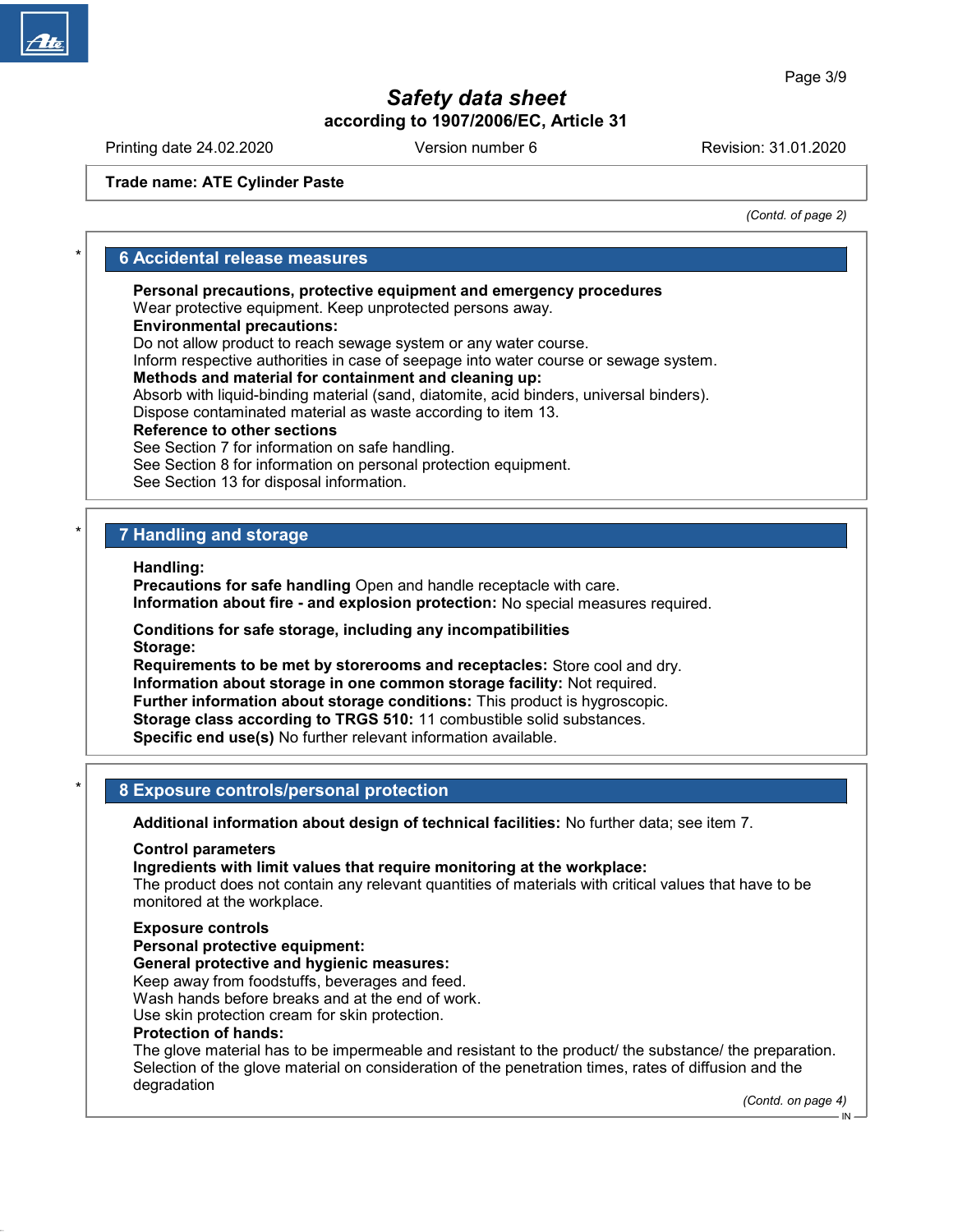Printing date 24.02.2020 **Revision: 31.01.2020** Version number 6 Revision: 31.01.2020

(Contd. of page 3)

### Trade name: ATE Cylinder Paste

Penetration time of glove material

Butyl caoutchouc (butyl rubber): minimum breakthrough time 480 min; minimum layer thickness: 0.7 mm

NBR (nitrile rubber): minimum breakthrough time 30 min; minimum layer thickness: 0.4 mm The exact break trough time has to be found out by the manufacturer of the protective gloves and has to be observed.

For the permanent contact gloves made of the following materials are suitable: Butyl rubber, BR As protection from splashes gloves made of the following materials are suitable: Nitrile rubber Eye protection: Safety glasses

Limitation and supervision of exposure into the environment

See section 6 and 7. No additional measures necessary.

### **9 Physical and chemical properties**

50.0.1

| Information on basic physical and chemical properties<br><b>General Information</b><br>Appearance: |                                               |
|----------------------------------------------------------------------------------------------------|-----------------------------------------------|
| Form:                                                                                              | Pasty                                         |
| Colour:                                                                                            | Whitish                                       |
| Odour:                                                                                             | Characteristic                                |
| <b>Odour threshold:</b>                                                                            | Not determined.                               |
| pH-value at 20 °C:                                                                                 | 8.5                                           |
| <b>Change in condition</b><br><b>Melting point/freezing point:</b>                                 | Undetermined.                                 |
| Initial boiling point and boiling range: >300 °C (FMVSS 116)                                       |                                               |
| Flash point:                                                                                       | >145 °C (DIN EN 22719 / ISO 2719)             |
| Flammability (solid, gas):                                                                         | Not determined.                               |
| Ignition temperature:                                                                              | >300 °C (DIN 51794)                           |
| <b>Decomposition temperature:</b>                                                                  | Not determined.                               |
| Auto-ignition temperature:                                                                         | Product is not selfigniting.                  |
| <b>Explosive properties:</b>                                                                       | Product does not present an explosion hazard. |
| <b>Explosion limits:</b><br>Lower:<br>Upper:                                                       | Not determined.<br>Not determined.            |
| Vapour pressure at 20 °C:                                                                          | $< 0.1$ hPa<br>$0.1$ hPa                      |
| Density at 20 °C:                                                                                  | 1 $g/cm3$                                     |
| <b>Relative density</b>                                                                            | Not determined.                               |
| <b>Vapour density</b>                                                                              | Not applicable.                               |
| <b>Evaporation rate</b>                                                                            | Not applicable.                               |
| water:                                                                                             | Insoluble.                                    |
| Partition coefficient: n-octanol/water:                                                            | Not determined.                               |
|                                                                                                    | (Contd. on page 5)                            |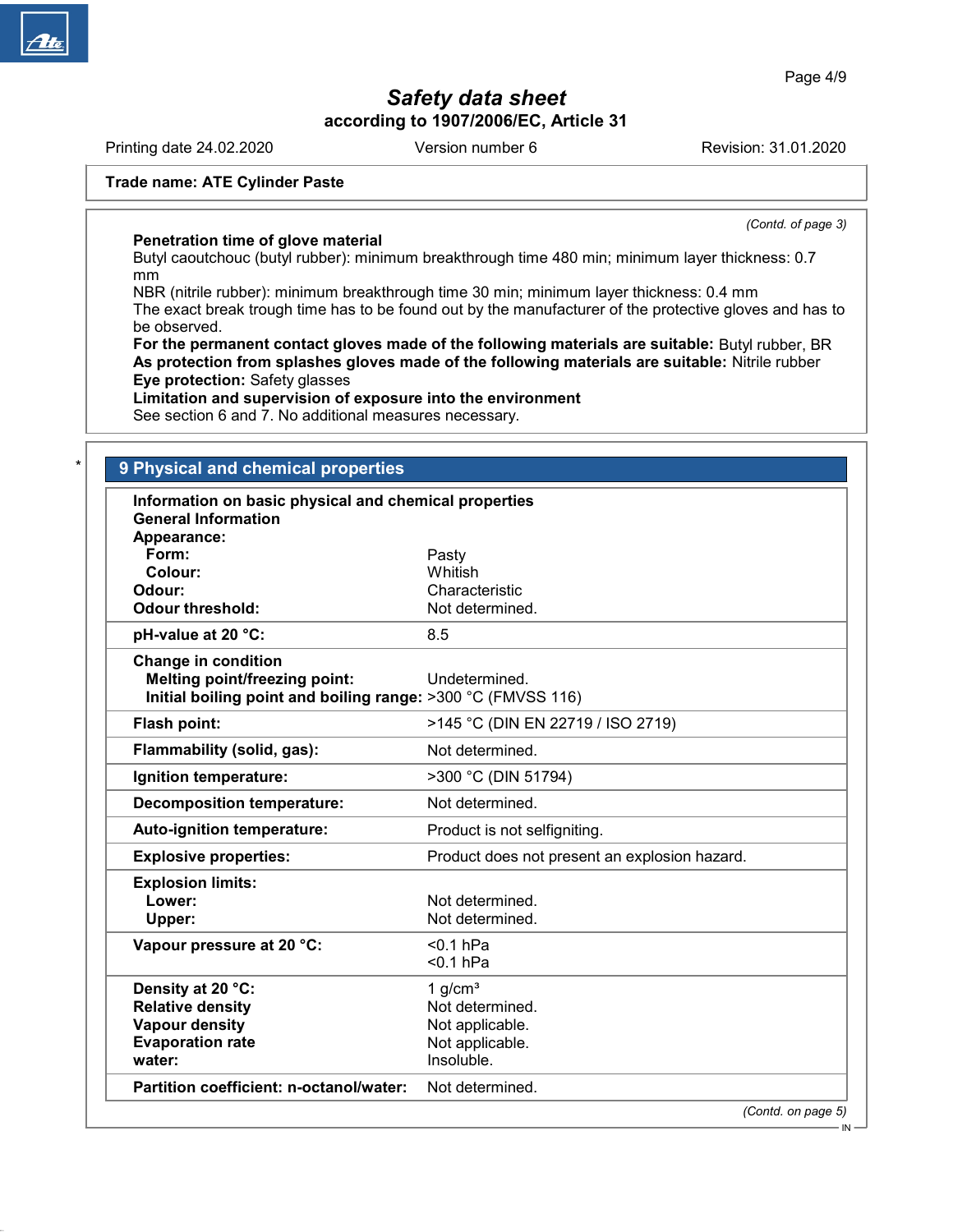Printing date 24.02.2020 **Revision: 31.01.2020** Version number 6 Revision: 31.01.2020

Trade name: ATE Cylinder Paste

(Contd. of page 4)

Viscosity: Dynamic: Not applicable. Kinematic: Not applicable.<br>
Other information<br>
Other information<br>
Other information

No further relevant information available.

# 10 Stability and reactivity

Reactivity No further relevant information available. Chemical stability Thermal decomposition / conditions to be avoided: No decomposition if used according to specifications. Possibility of hazardous reactions No dangerous reactions known. Conditions to avoid No further relevant information available. Incompatible materials: No further relevant information available. Hazardous decomposition products: Carbon monoxide and carbon dioxide Nitrogen oxides (NOx)

### 11 Toxicological information

Information on toxicological effects Acute toxicity

LD/LC50 values relevant for classification:

5892-47-7 2,4,6-Tri-sec-butylphenol

Oral LD50 >2,000 mg/kg (rat)

15520-05-5 2,2´-(Octylimino)bisethanol

Oral | LD50 | 1,157 mg/kg (rat) (OECD 401)

Dermal LD50 >2,000 mg/kg (rat) (OECD 402)

# Primary irritant effect:

Skin corrosion/irritation Slight irritant effect - does not require labelling.

Serious eye damage/irritation No irritating effect.

Respiratory or skin sensitisation No sensitising effects known.

CMR effects (carcinogenity, mutagenicity and toxicity for reproduction) None.

# **12 Ecological information**

Toxicity

50.0.1

Aquatic toxicity:

# 5892-47-7 2,4,6-Tri-sec-butylphenol

EC50  $(0.675 \text{ mg/l} \text{ (daphnia)} \text{ (OECD 202 48 h)}$ 

LC50  $\vert$  2.2-5 mg/L (fish) (OECD 203 96 h)

NOEC 0.0675 mg/L (Algae) (72 h)

(Contd. on page 6)

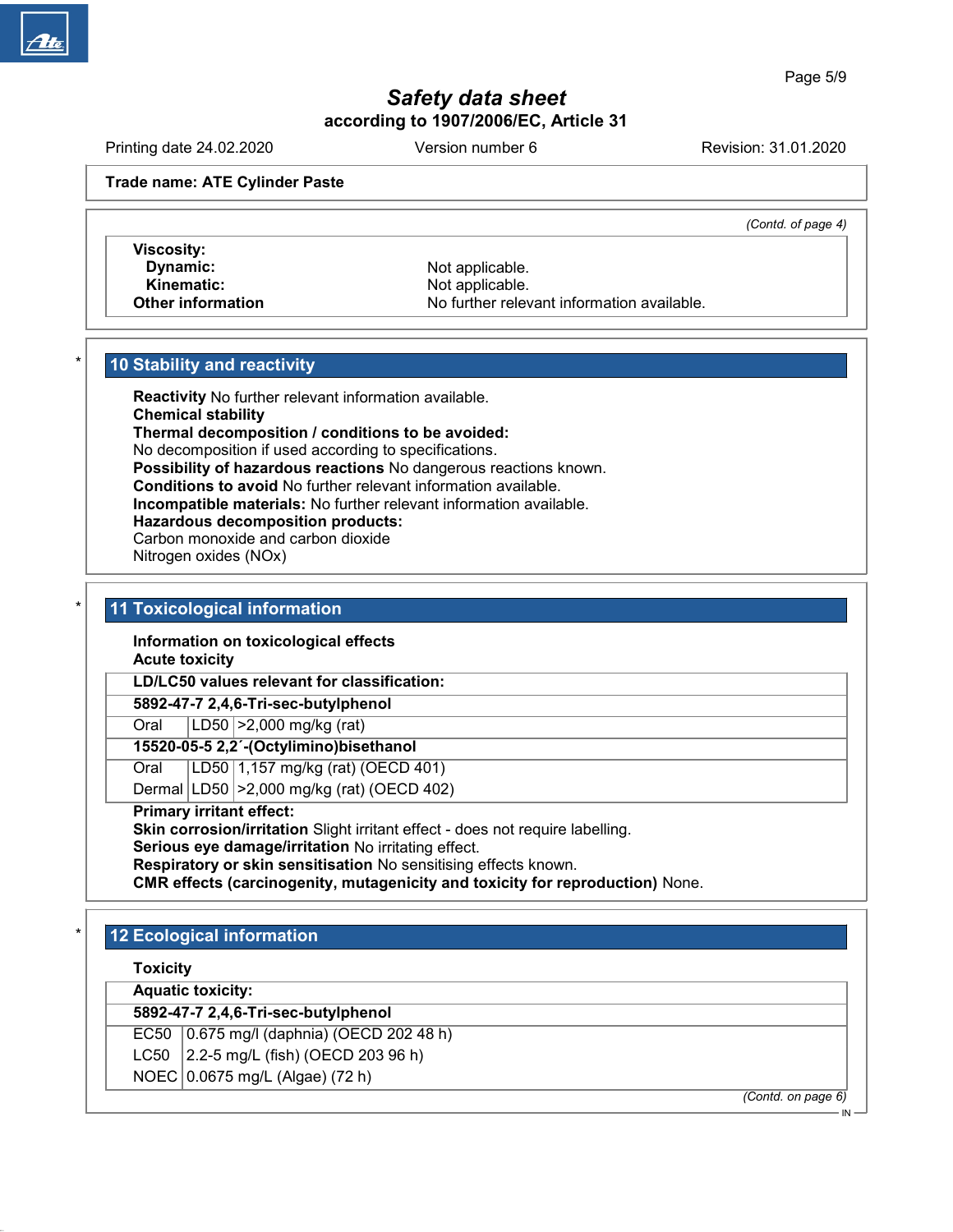Printing date 24.02.2020 Version number 6 Revision: 31.01.2020

Trade name: ATE Cylinder Paste

|      | (Contd. of page 5)                                                                                                                                                                                                                                                                                                                                                                                                                                                                                                                                                                                                                                                                                                                                                                                      |
|------|---------------------------------------------------------------------------------------------------------------------------------------------------------------------------------------------------------------------------------------------------------------------------------------------------------------------------------------------------------------------------------------------------------------------------------------------------------------------------------------------------------------------------------------------------------------------------------------------------------------------------------------------------------------------------------------------------------------------------------------------------------------------------------------------------------|
|      | ErC50 0.391 mg/L (Algae) (OECD 201 72 h)                                                                                                                                                                                                                                                                                                                                                                                                                                                                                                                                                                                                                                                                                                                                                                |
|      | 15520-05-5 2,2'-(Octylimino) bisethanol                                                                                                                                                                                                                                                                                                                                                                                                                                                                                                                                                                                                                                                                                                                                                                 |
|      | EC50   1.35 mg/l (Algae) (OECD 201 72 h)                                                                                                                                                                                                                                                                                                                                                                                                                                                                                                                                                                                                                                                                                                                                                                |
|      | 328 mg/l (bacteria) (OECD 209)                                                                                                                                                                                                                                                                                                                                                                                                                                                                                                                                                                                                                                                                                                                                                                          |
|      | 19.1 mg/l (daphnia) (OECD 202 48 h)                                                                                                                                                                                                                                                                                                                                                                                                                                                                                                                                                                                                                                                                                                                                                                     |
| LC50 | 22 mg/L (fish) (OECD 203 96 h)                                                                                                                                                                                                                                                                                                                                                                                                                                                                                                                                                                                                                                                                                                                                                                          |
|      | <b>Persistence and degradability</b><br>This product is, corresponding to the desired stability, heavily biodegradable.<br><b>Behaviour in environmental systems:</b><br>Bioaccumulative potential No further relevant information available.<br>Mobility in soil No further relevant information available.<br><b>Additional ecological information:</b><br><b>General notes:</b><br>Water hazard class 2 (German Regulation) (Self-assessment): hazardous for water<br>Do not allow product to reach ground water, water course or sewage system.<br>Danger to drinking water if even small quantities leak into the ground.<br><b>Results of PBT and vPvB assessment</b><br><b>PBT:</b> Not applicable.<br>vPvB: Not applicable.<br>Other adverse effects No further relevant information available. |

# 13 Disposal considerations

### Waste treatment methods

Disposal should be based on the relevant state and local laws and regulations, the disposal process should avoid pollution of the environment.

### Recommendation

After prior treatment product has to be disposed of in an incinerator for hazardous waste adhering to the regulations pertaining to the disposal of particularly hazardous waste.

### Uncleaned packaging:

# Recommendation:

50.0.1

Packagings that may not be cleansed are to be disposed of in the same manner as the product.

| <b>UN-Number</b>        |                                                   |
|-------------------------|---------------------------------------------------|
| ADR, IMDG, IATA         | UN3077                                            |
| UN proper shipping name |                                                   |
| <b>ADR</b>              | 3077 ENVIRONMENTALLY HAZARDOUS SUBSTANCE,         |
|                         | SOLID, N.O.S. (2,4,6-Tri-sec-butylphenol)         |
| <b>IMDG</b>             | ENVIRONMENTALLY HAZARDOUS SUBSTANCE,              |
|                         | SOLID, N.O.S. (2,4,6-Tri-sec-butylphenol), MARINE |
|                         | <b>POLLUTANT</b>                                  |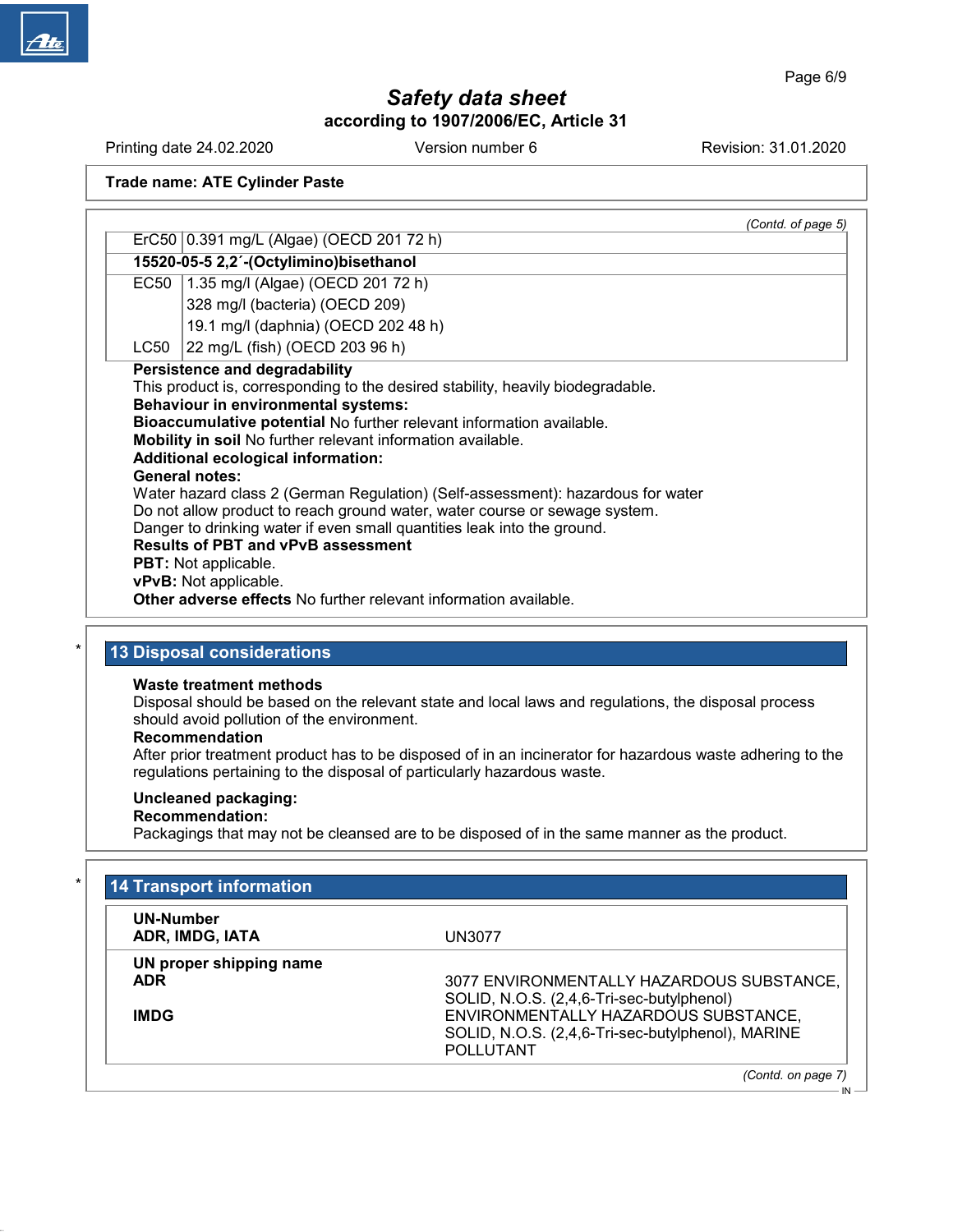Printing date 24.02.2020 Version number 6 Revision: 31.01.2020

Trade name: ATE Cylinder Paste

| <b>IATA</b>                                                                  | ENVIRONMENTALLY HAZARDOUS SUBSTANCE,                                                                                     |
|------------------------------------------------------------------------------|--------------------------------------------------------------------------------------------------------------------------|
|                                                                              | SOLID, N.O.S. (containing 2,4,6-Tri-sec-butylphenol)                                                                     |
| <b>Transport hazard class(es)</b>                                            |                                                                                                                          |
| ADR, IMDG, IATA                                                              |                                                                                                                          |
|                                                                              |                                                                                                                          |
| <b>Class</b><br>Label                                                        | 9 Miscellaneous dangerous substances and articles.<br>9                                                                  |
| <b>Packing group</b><br>ADR, IMDG, IATA                                      | III                                                                                                                      |
| <b>Environmental hazards:</b>                                                | Product contains environmentally hazardous substances:<br>2,4,6-Tri-sec-butylphenol                                      |
| Marine pollutant:                                                            | No<br>Symbol (fish and tree)                                                                                             |
| <b>Special marking (ADR):</b><br><b>Special marking (IATA):</b>              | Symbol (fish and tree)<br>Symbol (fish and tree)                                                                         |
| Special precautions for user                                                 | Warning: Miscellaneous dangerous substances and<br>articles.                                                             |
| Danger code:                                                                 | 90                                                                                                                       |
| <b>EMS Number:</b><br><b>Stowage Category</b>                                | $F-A, S-F$<br>A                                                                                                          |
| <b>Stowage Code</b>                                                          | SW23 When transported in BK3 bulk container, see<br>7.6.2.12 and 7.7.3.9.                                                |
| Transport in bulk according to Annex II of<br><b>Marpol and the IBC Code</b> | Not applicable.                                                                                                          |
| <b>Transport/Additional information:</b>                                     |                                                                                                                          |
| <b>ADR</b><br>Limited quantities (LQ)<br><b>Excepted quantities (EQ)</b>     | $5$ kg<br>Code: E1<br>Maximum net quantity per inner packaging: 30 g<br>Maximum net quantity per outer packaging: 1000 g |
| <b>Transport category</b><br><b>Remarks:</b>                                 | Emergency CONTACT (24-Hour-Number)                                                                                       |
|                                                                              | GBK/Infotrac ID 110607: (USA domestic) 1 800 535 5053<br>or international (001) 352 323 3500<br>Special Provision 375    |
| <b>IMDG</b>                                                                  |                                                                                                                          |
| Limited quantities (LQ)                                                      | 5 kg                                                                                                                     |
| <b>Excepted quantities (EQ)</b>                                              | Code: E1<br>Maximum net quantity per inner packaging: 30 g<br>Maximum net quantity per outer packaging: 1000 g           |
| <b>Remarks:</b>                                                              | Emergency CONTACT (24-Hour-Number)<br>GBK/Infotrac ID 110607: (USA domestic) 1 800 535 5053                              |
|                                                                              | (Contd. on page 8)                                                                                                       |



50.0.1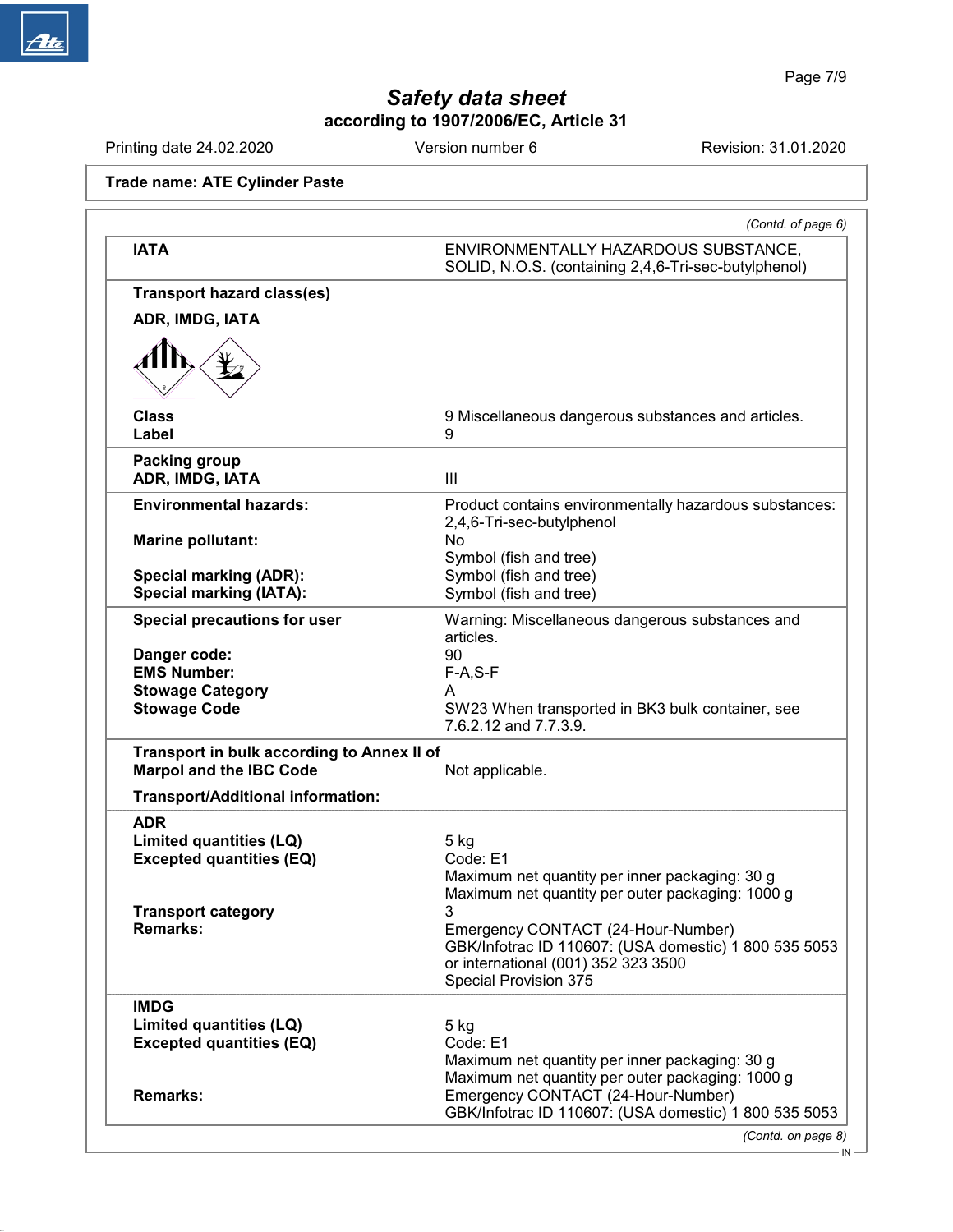Printing date 24.02.2020 **Revision: 31.01.2020** Version number 6 Revision: 31.01.2020

Trade name: ATE Cylinder Paste

|                               | (Contd. of page 7)                                                                                                                                                  |
|-------------------------------|---------------------------------------------------------------------------------------------------------------------------------------------------------------------|
|                               | or international (001) 352 323 3500<br>Special Provision 2.10.2.7                                                                                                   |
| <b>IATA</b>                   |                                                                                                                                                                     |
| <b>Remarks:</b>               | Emergency CONTACT (24-Hour-Number)<br>GBK/Infotrac ID 110607: (USA domestic) 1 800 535 5053<br>or international (001) 352 323 3500<br><b>Special Provision A197</b> |
| <b>UN "Model Regulation":</b> | UN 3077 ENVIRONMENTALLY HAZARDOUS<br>SUBSTANCE, SOLID, N.O.S. (2,4,6-TRI-SEC-<br>BUTYLPHENOL), 9, III                                                               |

# 15 Regulatory information

Chemical safety assessment: A Chemical Safety Assessment has not been carried out.

# 16 Other information

This information is based on our present knowledge. However, this shall not constitute a guarantee for any specific product features and shall not establish a legally valid contractual relationship.

#### Relevant phrases

H302 Harmful if swallowed.

H313 May be harmful in contact with skin.

H315 Causes skin irritation.

H318 Causes serious eye damage.

H400 Very toxic to aquatic life.

H410 Very toxic to aquatic life with long lasting effects.

H412 Harmful to aquatic life with long lasting effects.

### Department issuing SDS:

50.0.1

Gefahrstoffmanagement Konzern ate.sicherheit@contiautomotive.com

#### Abbreviations and acronyms:

ADR: Accord européen sur le transport des marchandises dangereuses par Route (European Agreement concerning the International Carriage of Dangerous Goods by Road) IMDG: International Maritime Code for Dangerous Goods IATA: International Air Transport Association EINECS: European Inventory of Existing Commercial Chemical Substances ELINCS: European List of Notified Chemical Substances CAS: Chemical Abstracts Service (division of the American Chemical Society) LC50: Lethal concentration, 50 percent LD50: Lethal dose, 50 percent PBT: Persistent, Bioaccumulative and Toxic vPvB: very Persistent and very Bioaccumulative Acute Tox. 4: Acute toxicity - oral – Category 4 Acute Tox. 5: Acute toxicity - dermal – Category 5 Skin Irrit. 2: Skin corrosion/irritation – Category 2 Eye Dam. 1: Serious eye damage/eye irritation – Category 1 Aquatic Acute 1: Hazardous to the aquatic environment - acute aquatic hazard – Category 1 Aquatic Acute 2: Hazardous to the aquatic environment - acute aquatic hazard – Category 2 Aquatic Chronic 1: Hazardous to the aquatic environment - long-term aquatic hazard – Category 1 Aquatic Chronic 2: Hazardous to the aquatic environment - long-term aquatic hazard – Category 2

(Contd. on page 9)

IN